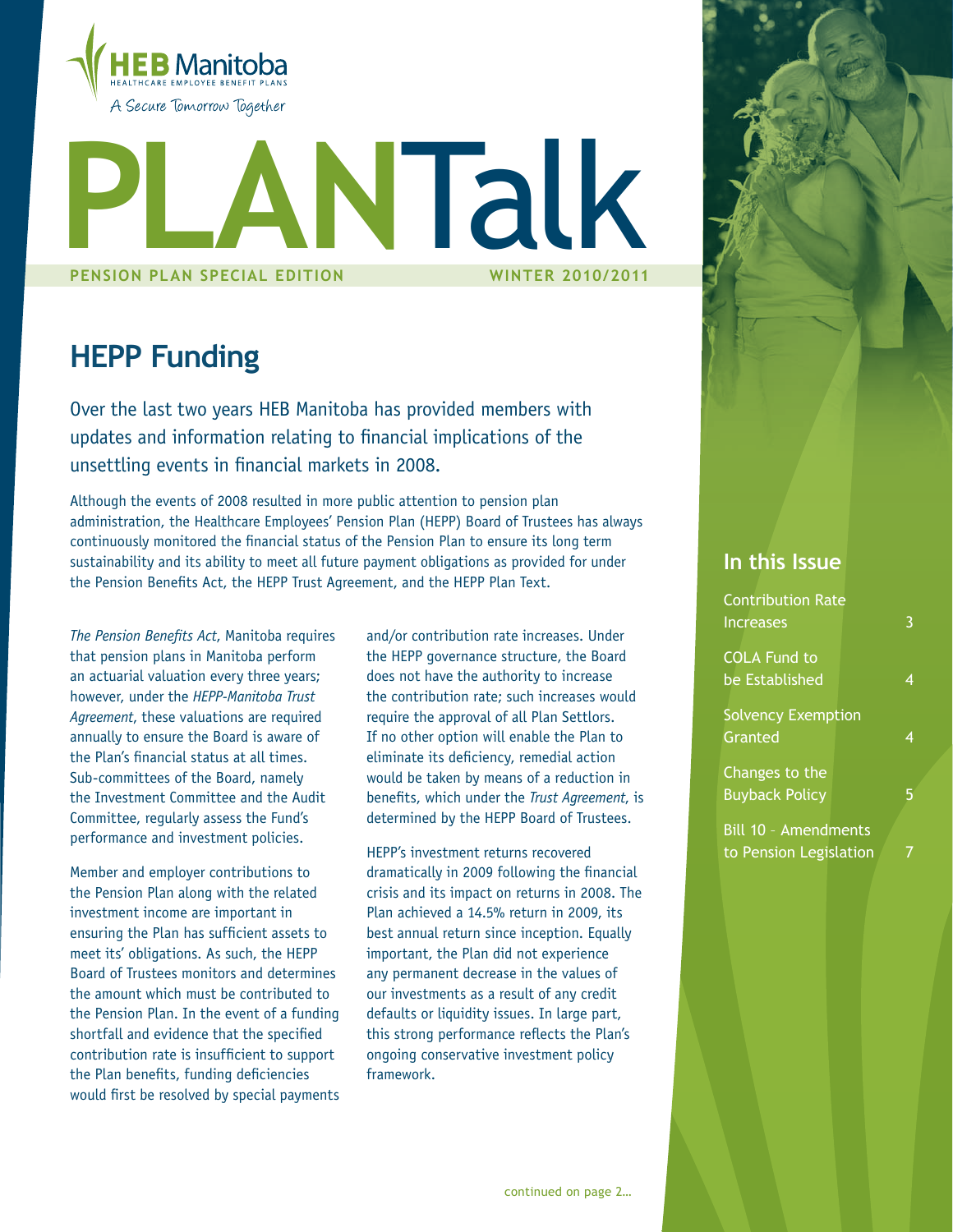…continued from page 1

In the Winter 2009/2010 edition of PlanTalk, we indicated that based on the actuary's review of the Plan's financial position, the Pension Plan contribution rate would have to increase by 3.8% to meet funding requirements. As a result of our investment management strategy, this contribution rate increase has been dramatically reduced to 2.2% with a gradual implementation over 27 months from January 1, 2011 to April 1, 2013.

### **Did You Know? Pension Plan Background**

There are two main types of pension plans: defined benefit (DB) and defined contribution (DC) pension plans.

A defined benefit (DB) pension plan, such as the Healthcare Employees' Pension Plan (HEPP) uses a formula to determine a member's pension entitlement. The contributions made by members and their employers are invested, and used to pay monthly retirement income.

While investment income is important in maintaining the pension payments for all members of HEPP, the investment income does not determine the member's monthly pension benefit. The member's pension benefit is directly related to their pensionable earnings based on a pre-determined formula. Eventual retirement income is calculated using the employee's years of service and an average of their earnings over a specified number of years. At retirement, the

pension benefit is paid for the member's lifetime, regardless of how long they live.

The other type of pension plan is called a defined contribution (DC) pension plan. A DC pension plan's concept is similar to an individual's own Registered Retirement Savings Plan (RRSP). With a DC plan, the amount the employee and the employer contribute to the plan is specified, and contributions are paid into an individual account for each member. These contributions are invested, and the returns on the investment (which may be positive or negative) are credited (or debited) to the individual's account. The employee's eventual retirement benefit is dependent on how the investment portfolio performs; this will be used to determine how much the individual will receive at retirement and how long pension benefits may last.

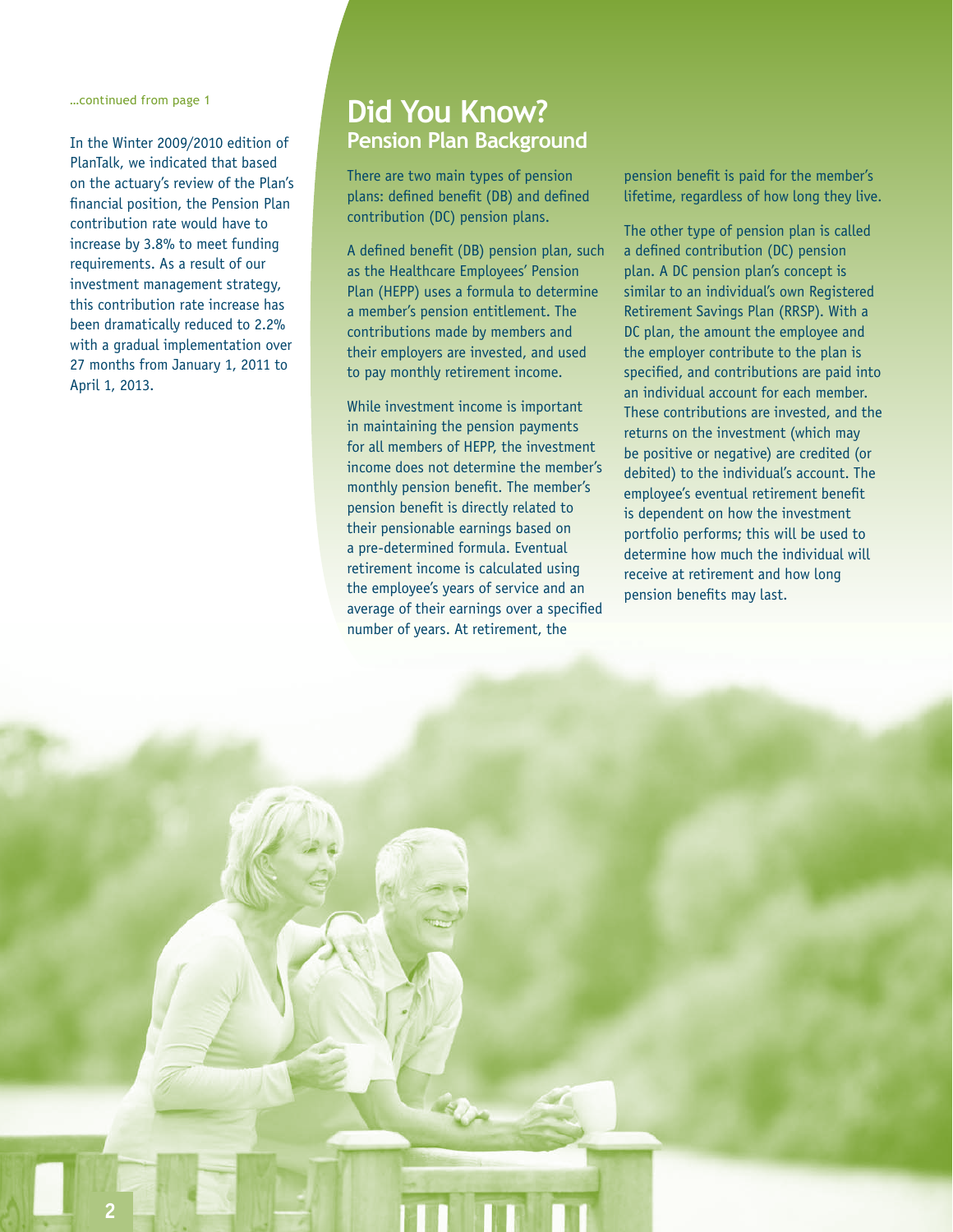## **Contribution Rate Increases to be Implemented Over a Three-Year Period**

The stability and long-term sustainability of the Healthcare Employees' Pension Plan (HEPP) has been and continues to be a critical focus for the HEPP Board of Trustees and management of HEB Manitoba.

After careful consideration, the HEPP Board recommended a 1.1% contribution rate increase over a three-year period as outlined in the *HEPP Contribution Rate Increase Increment Table* below. The Pension Plan Settlors (the parties to the HEPP Trust Agreement, also referred to as Signatory Boards and Unions) who must unanimously approve the pension contribution rate increase have ratified the Board's recommendation.

| <b>Increase Effective Date</b>          | <b>Participating Employer</b> | Member  |
|-----------------------------------------|-------------------------------|---------|
| January 1, 2011 (first full pay period) | 1.0%                          | Nil     |
| April 1, 2012 (first full pay period)   | Nil                           | 0.8%    |
| April 1, 2013 (first full pay period)   | 0.1%                          | 0.3%    |
| <b>Total Contribution Rate Increase</b> | 1.1%                          | $1.1\%$ |

#### **HEPP CONTRIBUTION RATE INCREASE INCREMENT TABLE**

Please note, the contribution rate increases will be applicable to all HEPP members regardless of position or union affiliation. As such, all employers participating in the Pension Plan will be required to administer the initial increase in contribution rates for all employees who are members of the Plan effective the first full pay period after January 1, 2011.

Please also note that the funding source for the incremental increases (member versus participating employer) varies during the three-year implementation period. The participating employer pays for the full incremental increase of 1.0% in 2011, and the member pays for the full incremental increase of 0.8% in 2012.

Effective April 1, 2013, once all incremental increases have occurred, the Plan reverts to its original matching formula in which the pension contribution rate is the same for both the participating employer and member (7.9% up to the YMPE and 9.5% for earnings in excess of the YMPE).

The contribution rates over the three-year implementation period are outlined in the *HEPP Contribution Rates Under (<) and Over (>) the YMPE* table below.

#### **HEPP Contribution Rates Under (<) and Over (>) the YMPE\***

|                                         | <b>Participating Employer</b> |          | <b>Member</b> |          |
|-----------------------------------------|-------------------------------|----------|---------------|----------|
| <b>Effective Date</b>                   | $<$ YMPE                      | $>$ YMPE | $<$ YMPE      | $>$ YMPE |
| January 1, 2011 (first full pay period) | 7.8%                          | $9.4\%$  | 6.8%          | 8.4%     |
| April 1, 2012 (first full pay period)   | $7.8\%$                       | $9.4\%$  | 7.6%          | 9.2%     |
| April 1, 2013 (first full pay period)   | 7.9%                          | 9.5%     | 7.9%          | 9.5%     |

\*Year's Maximum Pensionable Earnings under the Canada Pension Plan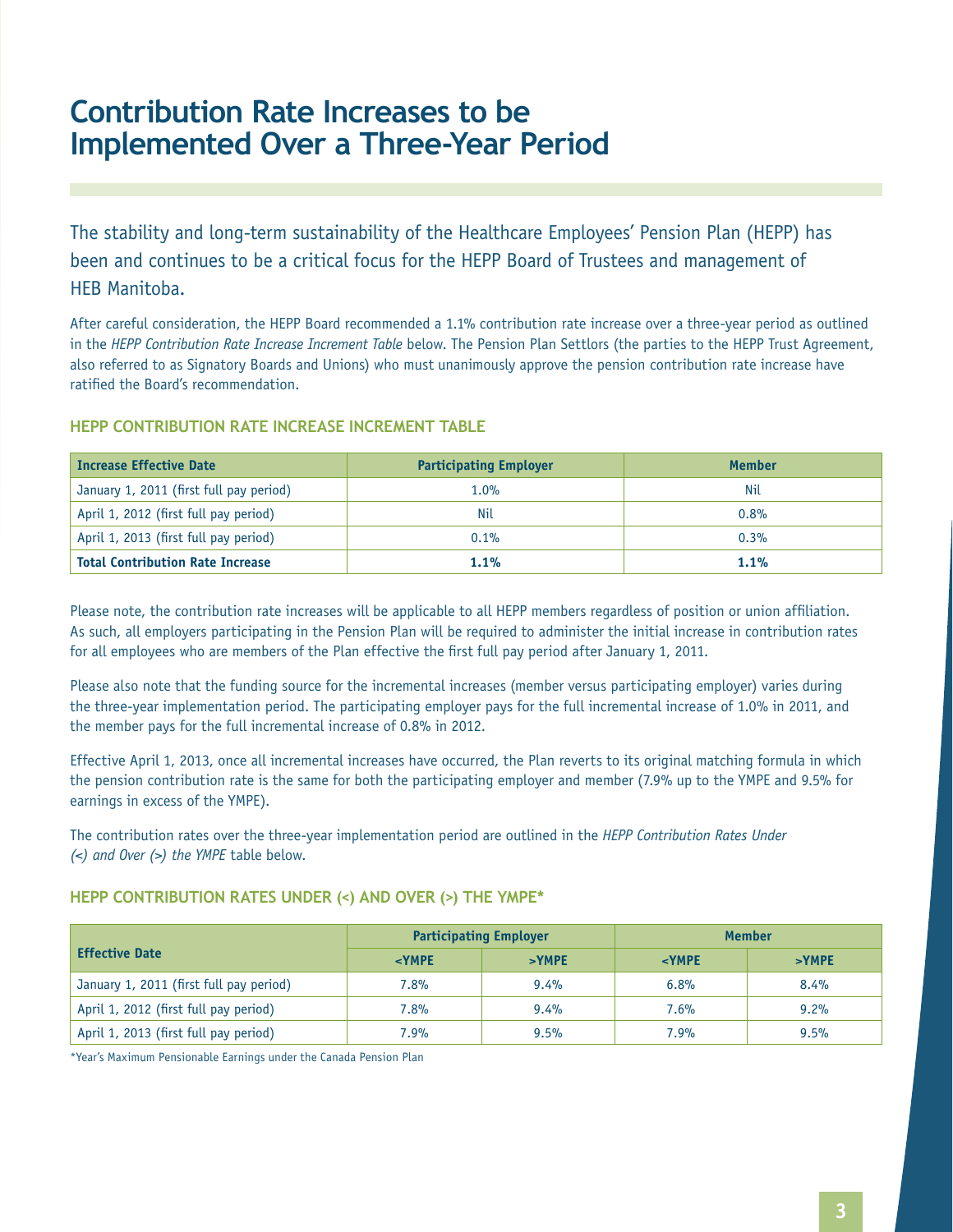## **COLA Fund to be Established**

The Healthcare Employees' Pension Plan (HEPP) Text provides for the payment of Cost of Living Adjustment (COLA) increases to retired Plan members on an ad hoc basis, provided there is sufficient surplus available to fund this benefit. This means annual COLA increases are not guaranteed, but may be paid when funds are available.

As a result of recent negotiations, a separate COLA Fund will be established to provide COLAs to members of the Pension Plan.

While the model and related administrative processes for the new COLA Fund will be developed over the next three years, the following preliminary information is available:

- Funding of the COLA account will start on April 1, 2014, with a percentage of funding coming from members and a percentage of funding coming from employers.
- The earliest date that a COLA may be granted is January 1, 2018.
- The COLA will continue to be paid on an ad hoc basis, which means it will only be granted if the COLA account has sufficient funds available to make such a payment.
- If the COLA is granted, the COLA Fund is intended to provide a COLA payment to all members in receipt of a pension effective the date the payment is determined to be payable.

**Additional information will be provided as the model is developed.**

## **Solvency Exemption Granted**

*The Pension Benefits Act* of Manitoba requires that a registered pension plan conduct two types of actuarial valuations at least once every three years: a going-concern valuation and a solvency valuation.

#### **The Going-Concern Valuation**

The going-concern valuation is based on the assumption that a pension plan will carry on indefinitely and determines the contribution requirements that must be made to the plan over the long-term to meet its pension obligations. Should the plan's going-concern liabilities be greater than its assets, the going-concern deficiency must be funded over a 15-year period.

#### **The Solvency Valuation**

The solvency valuation is based on the assumption that a pension plan stops operating on the date the valuation is performed and assesses whether or not the plan has sufficient assets to provide for all accrued benefits at the valuation date. Should the plan's solvency liabilities be greater than its assets, the solvency deficiency must be funded over a five-year period.

The HEB Manitoba Pension Plan is a multi-employer pension plan (MEPP) that is linked to the public sector. Both members and participating healthcare employers contribute to the Plan, and unlike private sector pension plans, it is unlikely that all healthcare employers who participate in the HEB Manitoba Pension Plan will cease to operate at the same time. This provides stability and security for members, and consequently, the pension obligations of the Plan can be effectively secured by going-concern funding.

In July 2010, HEB Manitoba sent a *Solvency Exemption Notification* to members. The Notice provided information regarding the Healthcare Employees' Pension Plan (HEPP) Board of Trustee's decision to seek exemption from the solvency funding and transfer deficiency provisions of *The Pension Benefits Act* of Manitoba.

HEB Manitoba has now completed the solvency exemption application process, and has been granted exemption for the solvency funding and transfer deficiency provisions.

The solvency exemption does not remove the Board of Trustees' continued responsibility and duty to monitor the ongoing sustainability of the Plan and to assess whether contribution rate increases and/or benefit reductions are required.

The election to exempt the Plan from the solvency funding requirements is not revocable.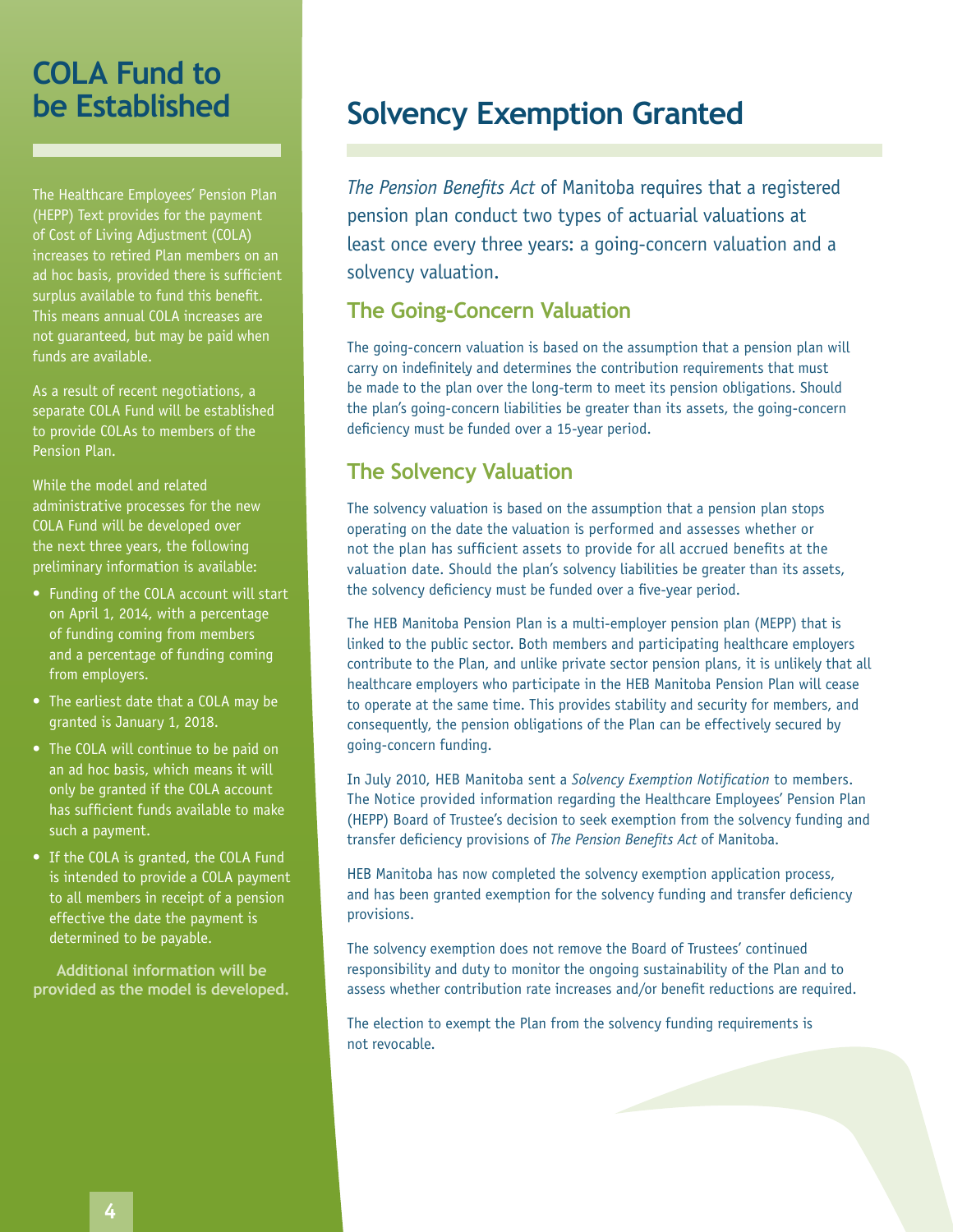## **Changes to the Buyback Policy Effective January 1, 2011**

To provide members with greater flexibility when considering purchasing missed periods of pensionable service under the HEB Manitoba Pension Plan, a new buyback policy will be introduced, effective January 1, 2011.

#### **What are the Changes to the Buyback Policy?**

The buyback policy now offers two types of buybacks. A *Current Service Buyback* allows a member to elect to purchase credited service **within six months** of returning from an approved LOA. A *Past Service Buyback* allows a member to elect to purchase a period of missed credited service **at any time** throughout their career, up to their retirement. The new buyback policy allows members to buy back service when it is convenient and financially feasible for them.

#### **Current Service buybacks**

*Current Service Buybacks* provide members with a one-time option to purchase missed periods of pensionable service **within the first six months** of returning to work from an approved unpaid LOA. The member will pay both the employee and employer contributions plus interest for most unpaid LOAs.

Members must request *Current Service Buyback* information and elect to purchase the pensionable service within six months of returning to work from an unpaid LOA. If the member elects to purchase the service within the six month period, the buyback amount will be based on the salary and contribution rate in effect at the start of the unpaid LOA.

Members who do not elect to purchase the service within six months of returning to work may still buyback the service at a later date; however, it will be considered a *Past Service Buyback* and the member will be required to pay the full actuarial cost, as the buyback amount will be actuarially determined.

#### **Past Service buybacks**

*Past Service Buybacks* provide members with an opportunity to purchase periods of missed pensionable service **at anytime prior to retirement** or termination of employment. This provides flexibility for members to purchase service when it is financially feasible for them. For *Current Service Buybacks*, members must purchase service within six months of returning from an unpaid LOA, which is often not financially feasible.

The cost of purchasing past pensionable service is actuarially determined and based on the member's salary and age at the date the buyback information is requested. After receiving the cost of the buyback, the member will be required to complete and return a payment schedule form with the applicable partial or full payment. The payment schedule form must be returned to HEB Manitoba within 60 days of the date of the covering letter.

If the member does not return this information and payment within 60 days of the date of the covering letter, the buyback offer will expire. The member may request the buyback information at a later date; however, the buyback amount will be recalculated based on the member's salary and age at the time the buyback information is requested, and therefore may be substantially higher.

#### **What was the Previous Buyback Policy?**

The previous buyback policy provided members with the option of purchasing pensionable service at two specific times during their career: prior to taking an approved unpaid leave of absence (LOA), and at retirement.

For a buyback while on an unpaid LOA, the member must have elected to purchase the service prior to the start of the unpaid LOA. The cost of buying back the service was based on the member's salary and the pension contribution rate in effect at the LOA start date. For most unpaid LOAs, the member was required to pay both the employee and employer contributions plus interest.

Members who did not purchase the pensionable service during (or in some situations directly after) the unpaid LOA did not have another opportunity to purchase the service until their retirement.

At retirement, the cost of buying back the credited service was actuarially determined based on the member's salary and age at that time. The member paid the total cost of purchasing the additional service with interest.

**For further information on buying back pensionable service, please refer to the Pension section of our website at www.hebmanitoba.ca.**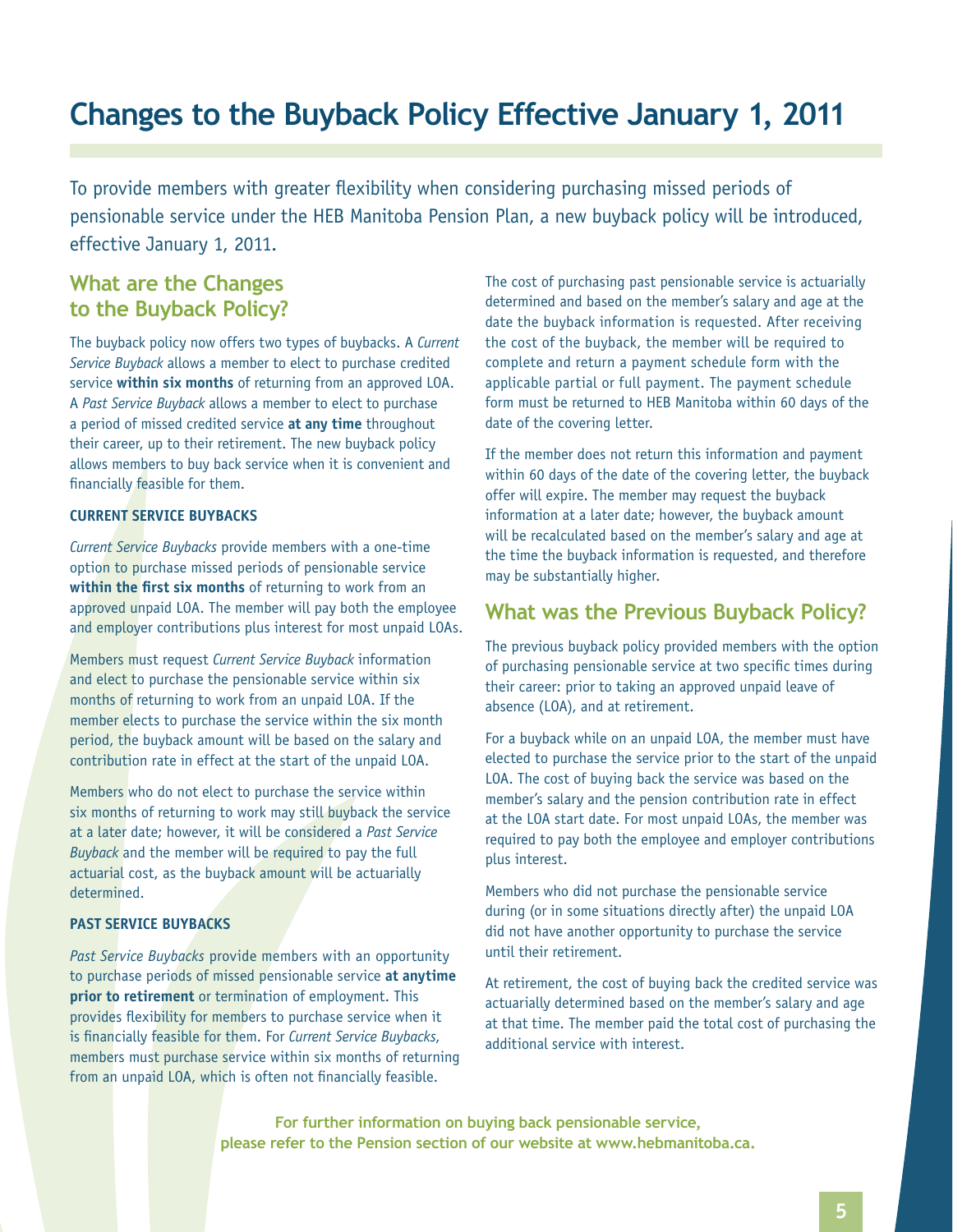## **Bill 10: Amendments to Pension Legislation Introduced**

In March 2010, major amendments to The Pension Benefits Act and Regulations of Manitoba were announced. The majority of these amendments became effective May 31, 2010 and affect all members of registered pension plans in Manitoba.

#### **HIGHLIGHTS OF THE BILL 10 AMENDMENTS**

|                                                                                                                                             | <b>Former Provisions</b>                                                                                                                                                                                                                                                                                                                         |
|---------------------------------------------------------------------------------------------------------------------------------------------|--------------------------------------------------------------------------------------------------------------------------------------------------------------------------------------------------------------------------------------------------------------------------------------------------------------------------------------------------|
| <b>Entitlement to</b><br><b>Employer's Matching</b><br><b>Contribution (Vesting)</b>                                                        | • Members required a minimum of two years of employment service to be entitled to the employer's<br>share of pension contributions upon termination, retirement or death.<br>• Members terminating with less than two years of employment service were only entitled to a refund<br>of their own pension contributions plus applicable interest. |
| <b>Benefit Payable From</b><br>a Pension Plan When<br><b>Under a Prescribed</b><br><b>Amount (Small Benefit</b><br><b>Commutation Rule)</b> | • If the amount of the annual pension payable at termination, retirement or death is less than<br>4% of the Year's Maximum Pensionable Earnings (YMPE), your benefit payment is not locked in<br>and may be transferred to an RRSP or paid out in cash less income taxes.                                                                        |
| <b>Waiving Death Benefits</b>                                                                                                               | • Members with a spouse/common-law partner were required to name their spouse/common-law<br>partner as beneficiary for pension benefits earned on or after January 1, 1985.                                                                                                                                                                      |
| Marriage/Common-law<br><b>Relationship Break-Up</b>                                                                                         | • It was mandatory to divide the pension benefit between the member and former spouse/<br>common-law partner upon the break-up of a marriage/common-law relationship.                                                                                                                                                                            |
| <b>Joint Pension</b><br><b>Entitlement or</b><br><b>Survivor Benefit on</b><br><b>Pre-retirement Death</b><br>of a Member                   | • If a couple were married or in a common-law relationship, but living separate and apart due<br>to a relationship breakdown, the former spouse/common-law partner of the member was entitled to<br>a joint pension or pre-retirement survivor death benefit.                                                                                    |
| <b>Shortened Life</b><br><b>Expectancy</b>                                                                                                  | For shortened life expectancy the payment of the commuted value (the lump sum present value) of<br>$\bullet$<br>the pension benefit was permitted provided it met with the requirements of the Income Tax Act and<br>The Pension Benefits Act.                                                                                                   |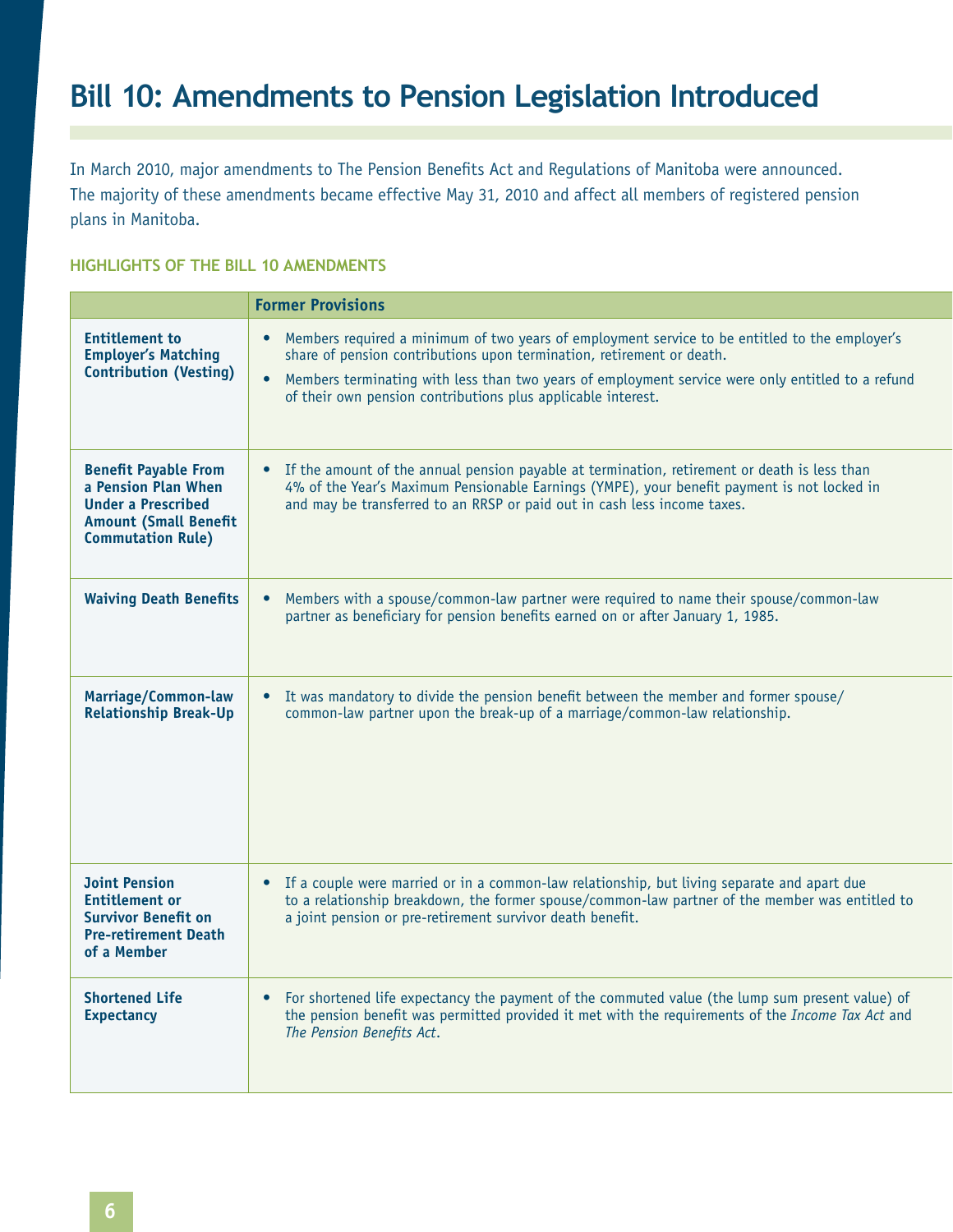The amendments include a number of new requirements which impact vesting rules; death and survivor benefits; marriage/common-law relationship break-up provisions; communications to members; and several other provisions.

#### **New Provisions (Bill 10)**

- • No minimum employment service is required for members to be entitled to the Employers share of pension contributions upon termination, retirement or death.
- A member is immediately vested for all pension benefits earned retroactive to July 1, 1976. This means if you were a member of the Pension Plan on May 31, 2010 or later, any benefit payment payable to you would be based on the Pension Plan formula, which includes the **value** of the employee and employer pension contributions (subject to the small benefit commutation rule below).
- The small benefit commutation test now includes an additional 20% test. For example, in 2010, if either:
	- a) the commuted value (the lump sum present value) of the pension benefit is less than \$9,440 (20% of the 2010 YMPE of \$47,200), or
	- b) the monthly pension is less than \$157.33 per month (4% of the annual YMPE divided by 12),
	- the benefit may be transferred to an RRSP or taken as cash, less income taxes.
- Members may now designate a beneficiary other than the spouse/common-law partner provided that the spouse/ common-law partner waives their entitlement to the survivor benefit.
- The waiver may be revoked at any time prior to retirement as long as both the member and the spouse/common-law partner agree to do so.

• The Act now permits:

- a division of the pension benefit when required by a court of another Canadian jurisdiction (outside Manitoba).
- the former common-law partner who is not eligible to apply for an order under *The Family Property Act* of Manitoba, to apply to the Court of Queen's Bench for an order requiring the pension benefit to be divided.
- the former spouse/common-law partner to, upon the death of the member, waive their entitlement to the pension benefit.
- • In addition, the formula used to determine the pension benefit earned during the period of marriage/common-law relationship is now more clearly defined.
- A spouse/common-law partner is only entitled to a joint life pension or a pre-retirement survivor death benefit if they are living with the member when the pension starts or if applicable at the time of the member's death.

Note: A spouse/common-law partner who is living apart from the member at the time a member dies or retires is still entitled to their share of the pension benefit; however, the pension benefit would be paid as a lump sum (not as a monthly pension), and based on legislative rules pertaining to the division of pension benefits upon the breakdown of a relationship.

- The legislative requirements have been clarified in the Act. A member who has a shortened life expectancy of less than two years due to a terminal illness or disability may receive the commuted value of the pension benefit.
- Members must provide written notice to the Plan, and a written statement by a physician licensed to practice in Canada must also be provided. If the member is married or in a common-law relationship, the spouse/common-law partner must agree to the payment of the commuted value of the pension benefit.